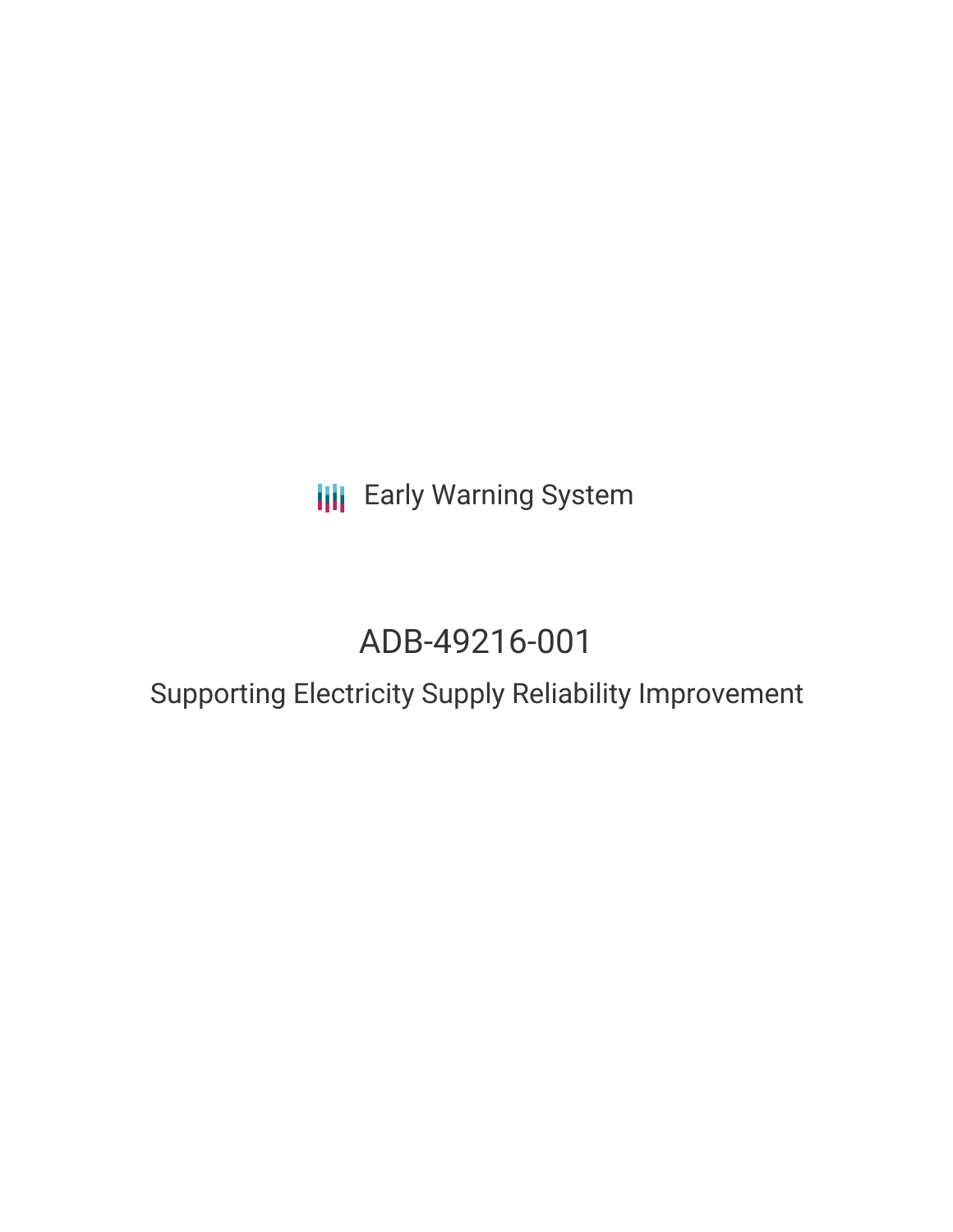

# **Quick Facts**

| <b>Countries</b>               | Sri Lanka                      |
|--------------------------------|--------------------------------|
| <b>Financial Institutions</b>  | Asian Development Bank (ADB)   |
| <b>Status</b>                  | Canceled                       |
| <b>Bank Risk Rating</b>        | U                              |
| <b>Voting Date</b>             | 2015-09-14                     |
| <b>Sectors</b>                 | <b>Climate and Environment</b> |
| <b>Investment Type(s)</b>      | Grant                          |
| <b>Investment Amount (USD)</b> | $$0.22$ million                |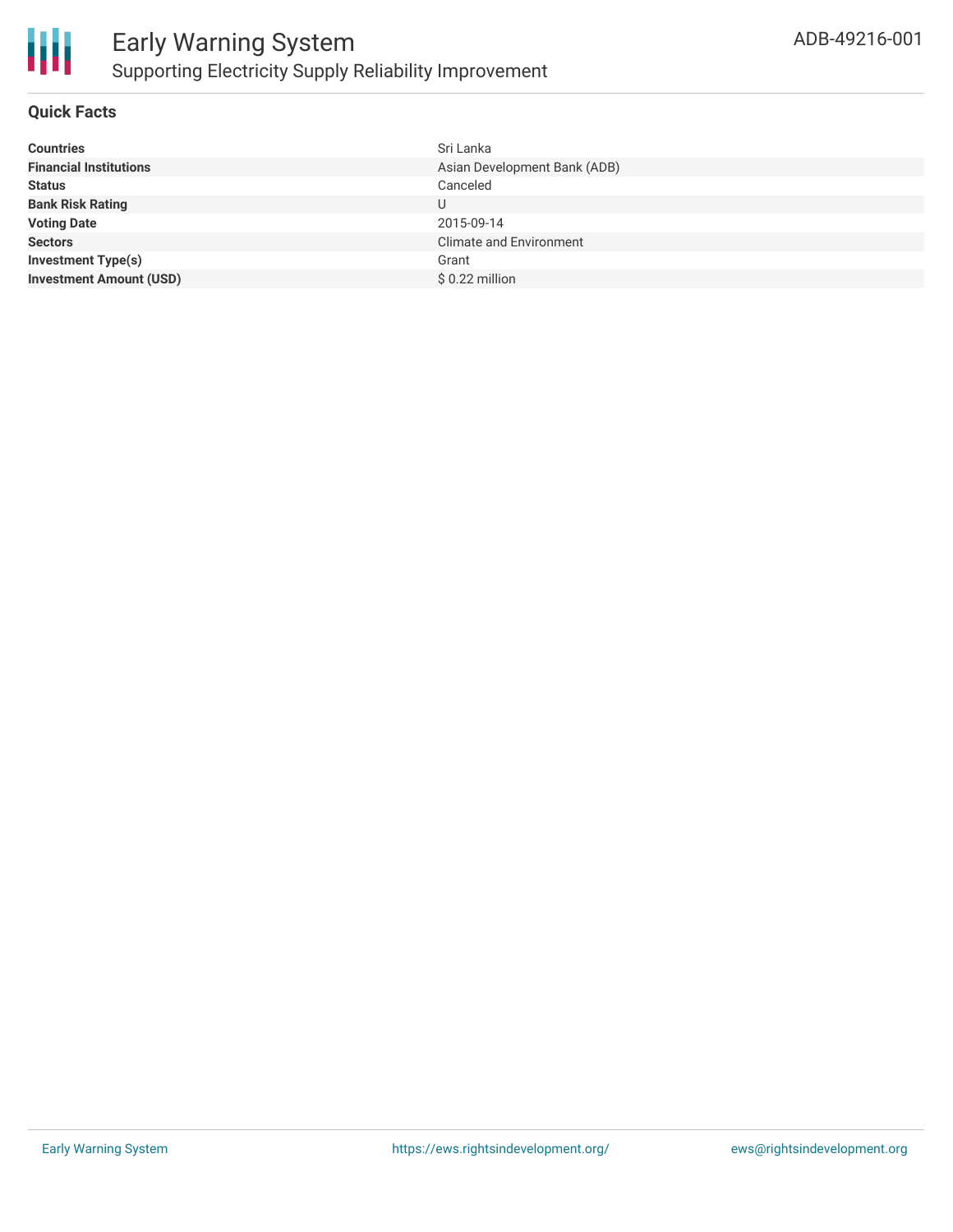

# **Project Description**

#### **DESCRIPTION**

The Sri Lanka Government's sector development framework envisions sustainable development of energy resources, enabling access to and use of energy services by the entire population, and reliable delivery of such services at a competitive price. To increase access to electricity and achieve the goal of meeting the growing demand for electricity at sufficiently low cost and acceptable reliability to widen access to growth opportunities and attain sustainability in the long term, the government plans to increase supply capacity of the system including through raising share of renewable energy sources (e.g., hydro, wind, solar, etc.), reducing total technical and commercial losses of the transmission and distribution networks, and undertaking energy efficiency and conservation measures. To address investment needs in support of these plans, a project preparatory technical assistance (TA) is needed to prepare a relevant investment project for consideration by the Asian Development Bank (ADB).

#### PROJECT RATIONALE AND LINKAGE TO COUNTRY/REGIONAL STRATEGY

In recent years, Sri Lanka has improved its energy sector and achieved a national electrification ratio of 98% (2015) compared with 29% in 1990. The remaining 2% of electrification is the most difficult to accomplish and is mainly in underdeveloped areas and small isolated islands around the country. Although some of the provinces have achieved 100% electrification, the conflict affected Northern and Eastern provinces have only 92% and 94% electrification, and Uva and North Central provinces achieved 95% with several districts falling well behind this level. Further improvement of 33 kilovolt (kV) medium voltage network is needed to ensure system reliability and expand power supply into rural areas, where many of the poor households remain unconnected or have poor quality of electricity supply. There are several small isolated islands with population ranging from 1,250 to 4,540 people that cannot be provided with electricity through extension of the grid. These are currently supplied by expensive electricity generated by inefficient, old diesel generation sets that provide electricity for limited hours during the day with electrification ratio ranging from 0% (on one island) to 74%.

The Government of Sri Lanka aims to ensure sustainable development of energy resources by improving the power supply systems to guarantee that the entire population has access to electricity services. Sri Lanka has a national investment program including sector investments that are based on a National Energy Policy and Strategies (NEPS). The NEPS includes a sector roadmap, a long-term investment program, and appropriate policy and reform measures. The country's current installed generation capacity is 3,932 megawatt (MW) that produces 12,357 gigawatt-hours (GWh) of electricity (2014). The maximum demand is 2,152 MW (2014). There is sufficient generation capacity to expand electricity supply further. The government intends to provide electricity to the population through the grid in the main island and mini-grid systems on small isolated islands. The project will contribute to the government's goal of expanding access to electricity and developing clean energy.

The project will directly benefit the development of lagging areas. The project will cover 116 rural electrification schemes and 2,150 kilometers (km) of low voltage line extensions. Innovative hybrid mini-grids, consisting of wind-solar and efficient diesel generation systems coupled with energy storage (lithium-ion batteries), will be implemented on the small isolated islands. As a result, the project will help to ensure inclusiveness and access to electricity by all population. In total, it is expected that the project will provide electricity to about 17,500 rural households, including the conflict affected Northern and Eastern provinces as well as Uva and North Central provinces where the current electrification level is lower than in other parts of the country. The project is consistent with the Asian Development Bank (ADB) interim country partnership strategy for Sri Lanka. It has strong grounds on previous ADB interventions focused on supporting transmission and distribution investments to expand access to clean and reliable electricity, and renewable energy development.

#### CONSULTING SERVICES

It is envisioned to engage 2 international ndividual consultants for a total of 4-person months and 6 national individual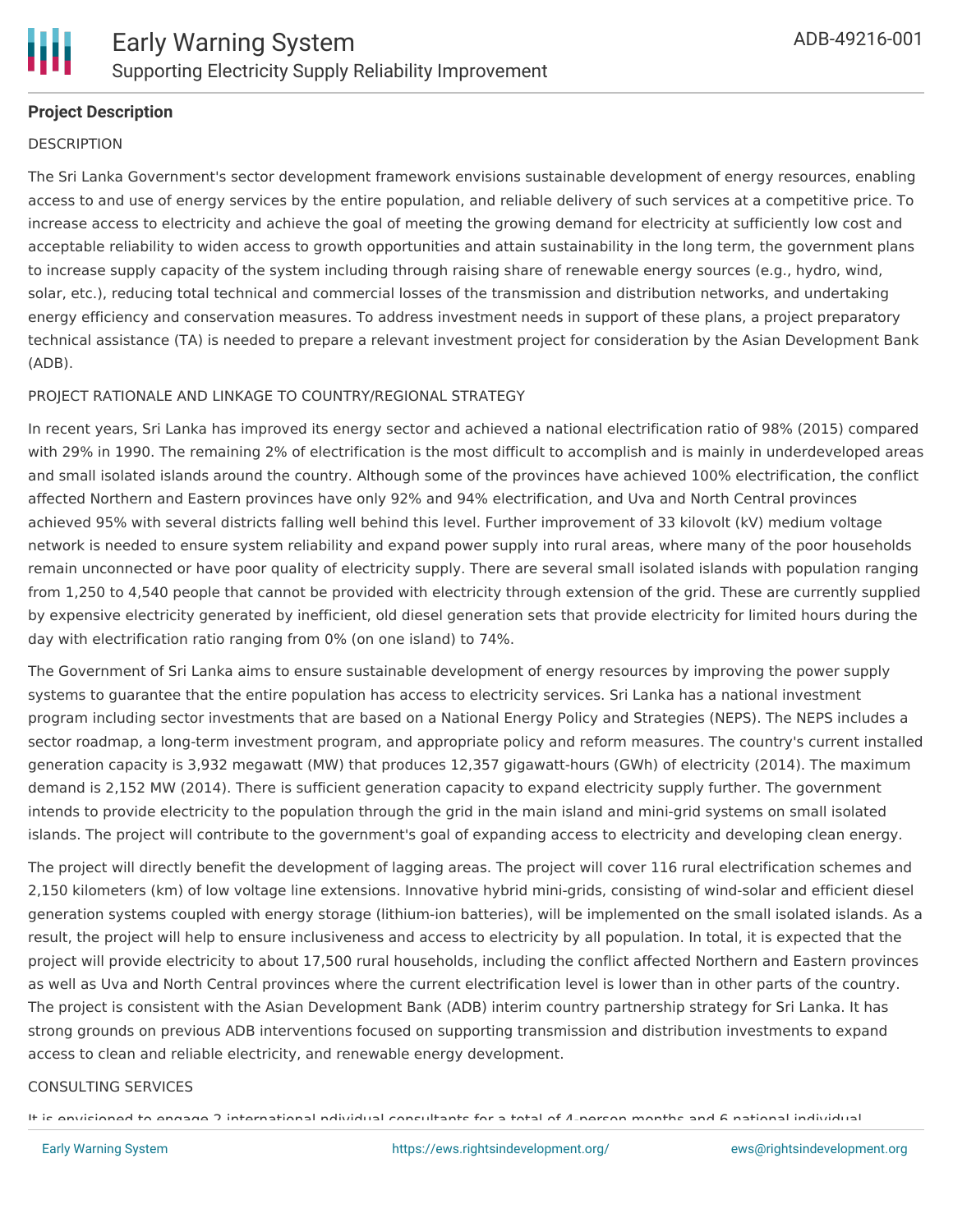

### **Investment Description**

Asian Development Bank (ADB)

TA 8952-SRI: Supporting Electricity Supply Reliability Improvement Technical Assistance Special Fund US\$ 225,000.00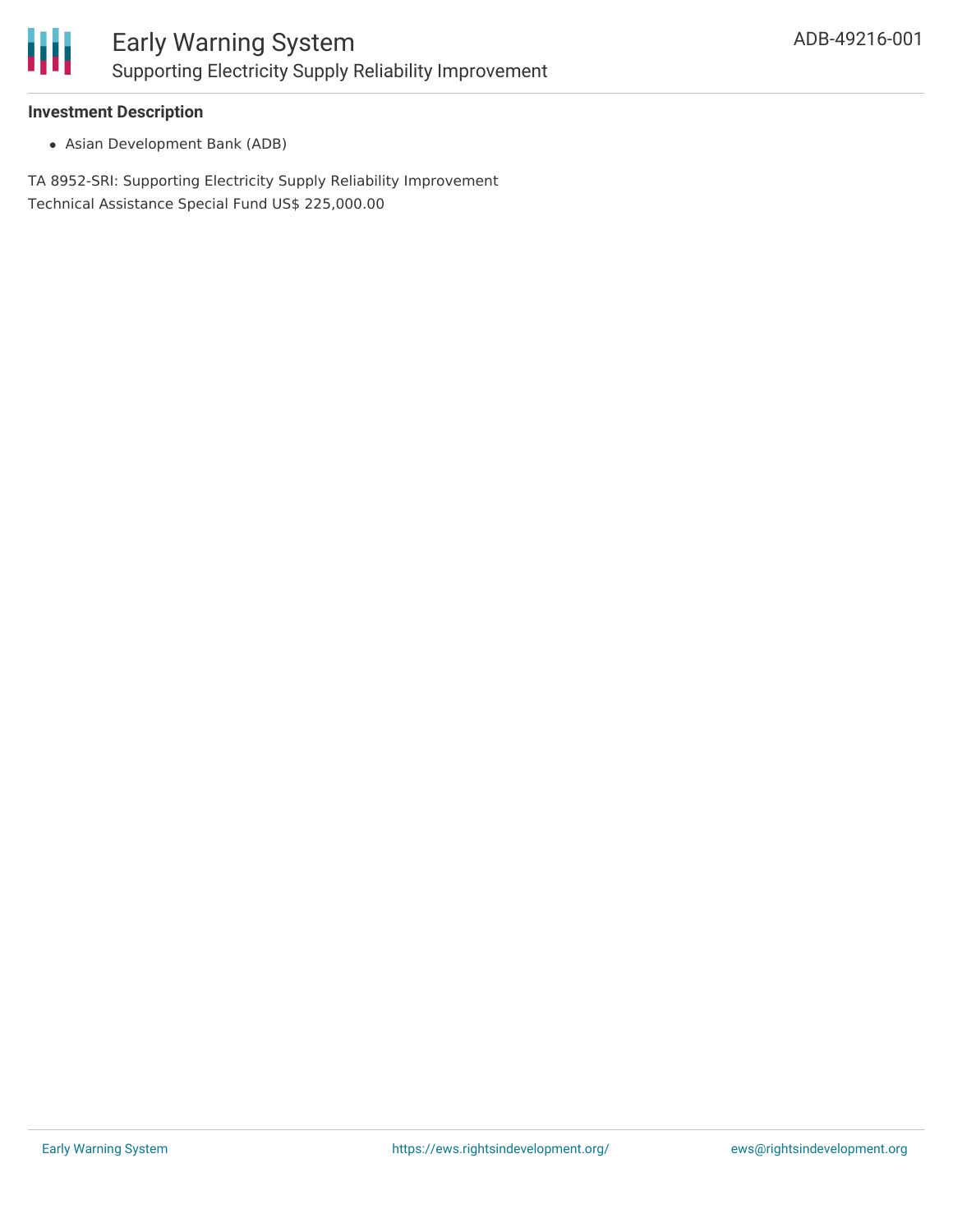# **Contact Information**

#### ACCOUNTABILITY MECHANISM OF ADB

The Accountability Mechanism is an independent complaint mechanism and fact-finding body for people who believe they are likely to be, or have been, adversely affected by an Asian Development Bank-financed project. If you submit a complaint to the Accountability Mechanism, they may investigate to assess whether the Asian Development Bank is following its own policies and procedures for preventing harm to people or the environment. You can learn more about the Accountability Mechanism and how to file a complaint at: http://www.adb.org/site/accountability-mechanism/main

#### **CONTACTS**

Responsible ADB Officer Khamudkhanov, Mukhtor Responsible ADB Department South Asia Department Responsible ADB Division Energy Division, SARD Executing Agencies Ministry of Power and Renewable Energy 72 Ananada Kumaraswamy Mawatha Colombo 07, Sri Lanka